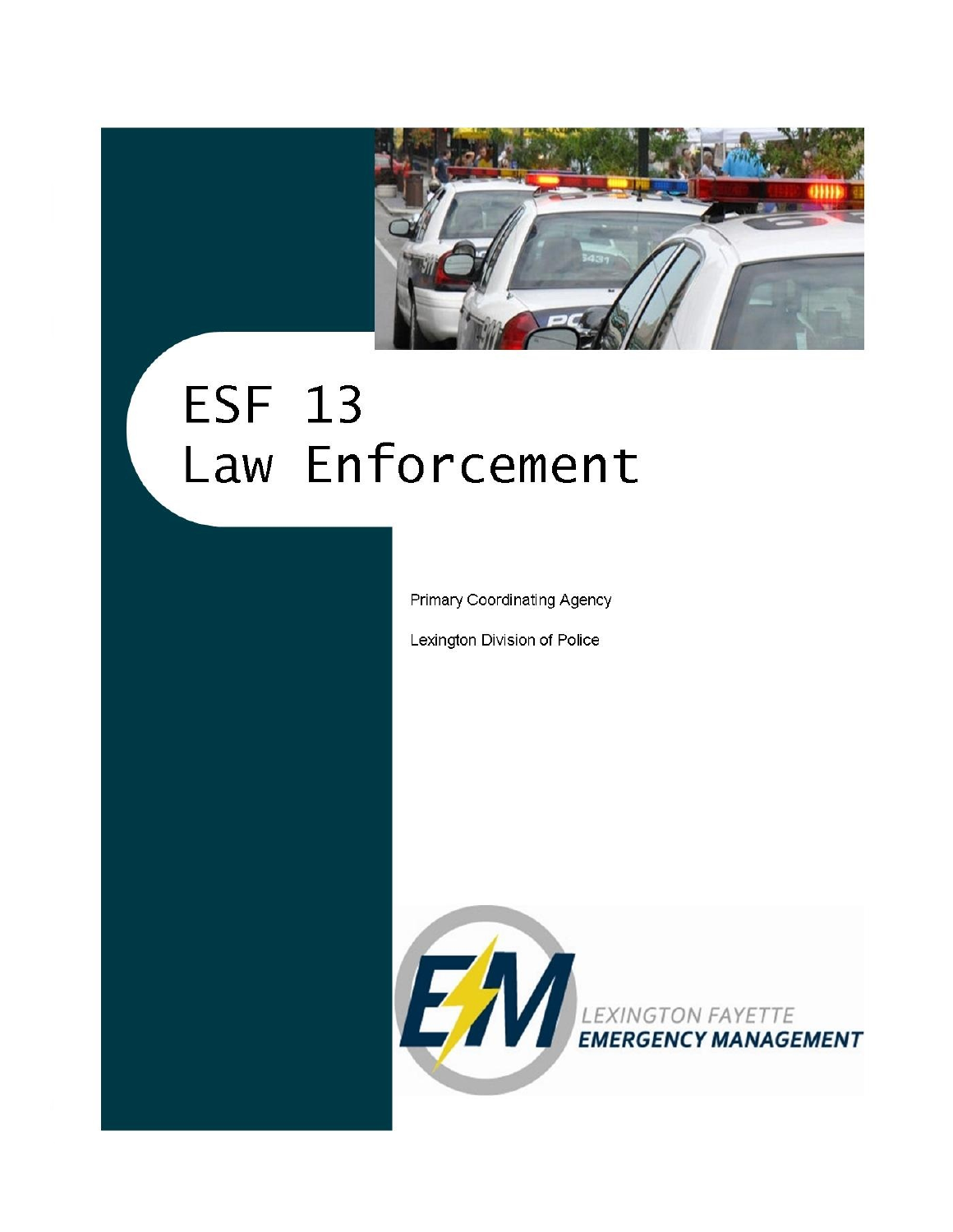# **Table of Contents**

| State, Regional, Federal Agencies and Organizations  3 |    |
|--------------------------------------------------------|----|
|                                                        |    |
|                                                        |    |
|                                                        |    |
|                                                        |    |
|                                                        |    |
|                                                        |    |
|                                                        |    |
|                                                        |    |
|                                                        |    |
|                                                        |    |
|                                                        | 14 |
|                                                        | 16 |
|                                                        |    |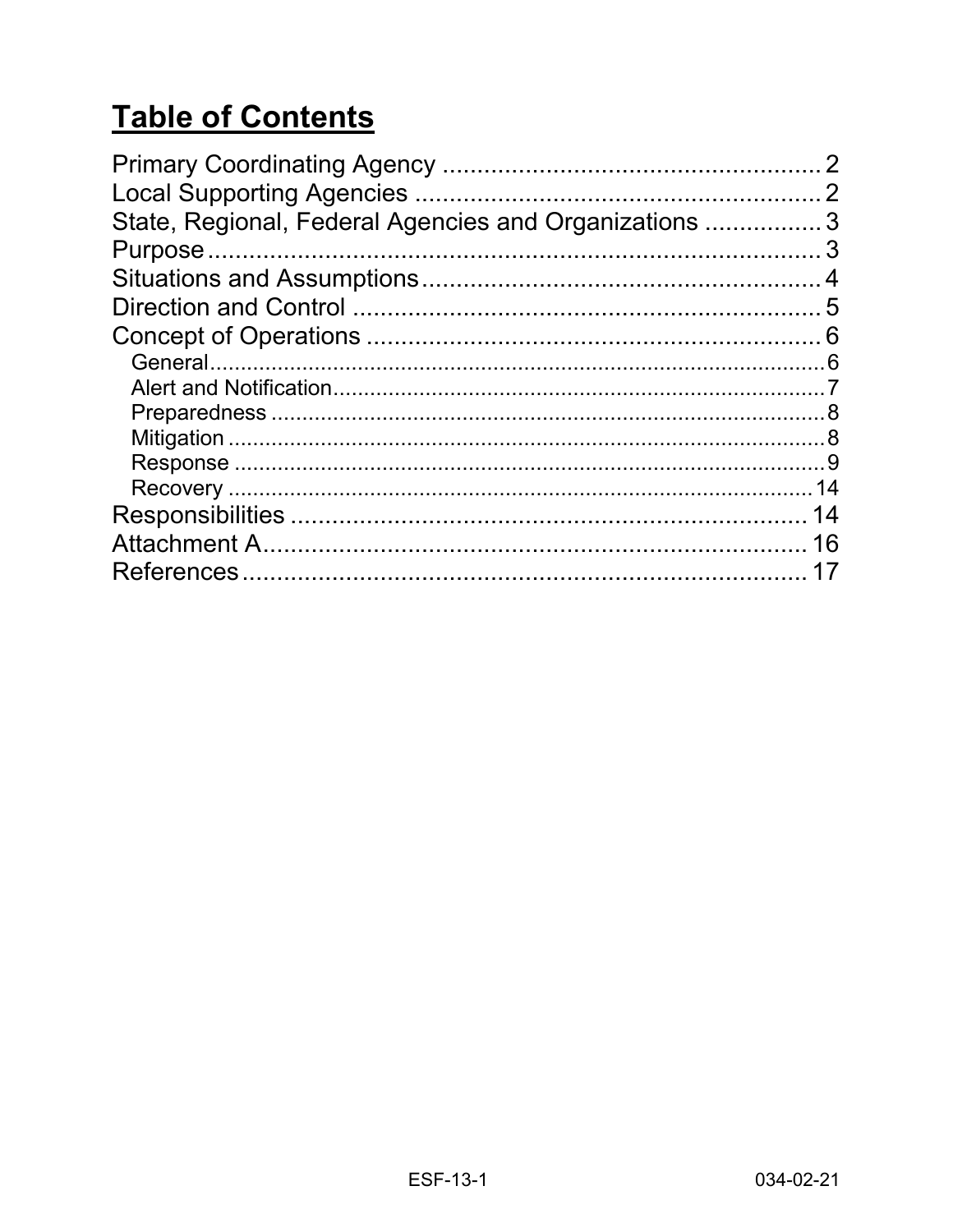## <span id="page-2-0"></span>**Primary Coordinating Agency**

The Lexington Division of Police is the primary coordinating agency for Emergency Support Function (ESF) 13 Law Enforcement.

During an emergency or disaster event, the ESF 13 coordinator will coordinate the resources from the supporting agencies. ESF 13 provides coordination and mobilization of law enforcement personnel, resources, equipment, and support services to the Lexington Fayette Emergency Operations Center (EOC). ESF 13 applies to law enforcement agencies and public safety and security agencies that provide services required to support disaster response and recovery.

Activities under this ESF include non‐investigative/non‐criminal law enforcement, public safety, and security capabilities and resources during potential and/or actual emergency situations. ESF 13 may be activated as requested by the Lexington Fayette Division of Emergency Management (DEM) Director during partial or full activation of the EOC or as requested by agencies with which there are existing memorandums of agreement. Agencies in ESF 13 have their own organizational policies, procedures, and guidelines. This document does not take the place of those plans but is designed to complement and support them. ESF 13 does not address daily law enforcement activities for which public safety entities are typically responsible, i.e., criminal investigations.

ESF 13 maintains law and order, protects life and property, undertakes traffic control, provides law enforcement support to other law enforcement agencies, assist with evacuation orders, guards essential facilities and supplies, and coordinates state-wide law enforcement mutual aid.

DEM develops and maintains the overall ESF 13 plan, Emergency Operations Plan (EOP) and accompanying Appendices, Incident Specific Plans, Support Plans, and Standard Operating Guidelines that govern response actions related to emergencies. Supporting agencies shall develop and maintain their own similar documents for internal use which must be compatible with, and in support of, the overall EOP. All such documents must be compliant with the National Response Framework, National Incident Management System, Incident Command System, and the EOP.

## <span id="page-2-1"></span>**Local Supporting Agencies**

- A. E911
- B. Fayette County Coroner
- C. Fayette County Sheriff
- D. Transylvania University Police
- E. Lexington Division of Community Corrections
- F. Lexington Division of Emergency Management
- G. Lexington Division of Facilities and Fleet Management
- H. Fayette County Public Schools Law Enforcement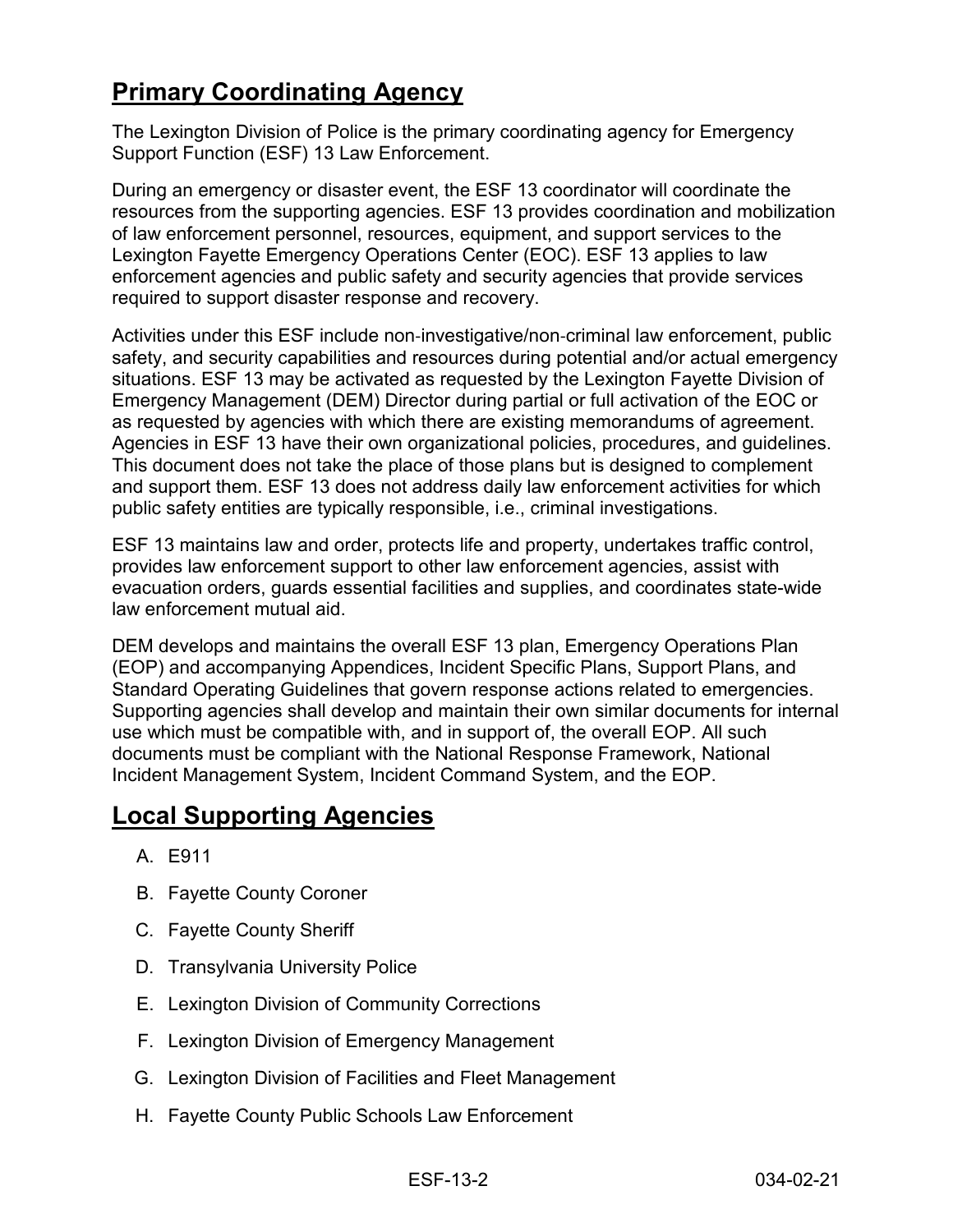## <span id="page-3-0"></span>**State, Regional, Federal Agencies and Organizations**

- A. Kentucky Department of Fish and Wildlife Resources
- B. University Of Kentucky Police
- C. Veterans Administration Police
- D. Department of Military Affairs Army National Guard, Air National Guard
- E. Kentucky Wing of the Civil Air Patrol
- F. Kentucky Department of Transportation
- G. Kentucky Division of Emergency Management (KYEM)
- H. Kentucky Motor Vehicle Enforcement
- I. Kentucky State Police
- J. Local FBI
- K. U.S. Department of Justice Bureau of Alcohol, Firearms, and Tobacco
- L. U.S. Marshal's Office

#### <span id="page-3-1"></span>**Purpose**

The purpose of this ESF is to provide guidance and coordination of law enforcement resources when an emergency situation exceeds normal law enforcement capabilities.

Coordination activities include, but are not limited to, the following:

- A. Maintain law and order
- B. Protect life and property
- C. Coordinate law enforcement support to other law enforcement agencies
- D. Crowd control
- E. Traffic and access control
- F. Security activities including, but not limited to, shelters, points of distribution, and critical facilities
- G. Enforcement of laws, ordinances, and orders in law enforcement including emergency orders
- H. Coordination with state and federal law enforcement resources through mutual ad agreements
- I. Liaison between response operations and criminal investigation activities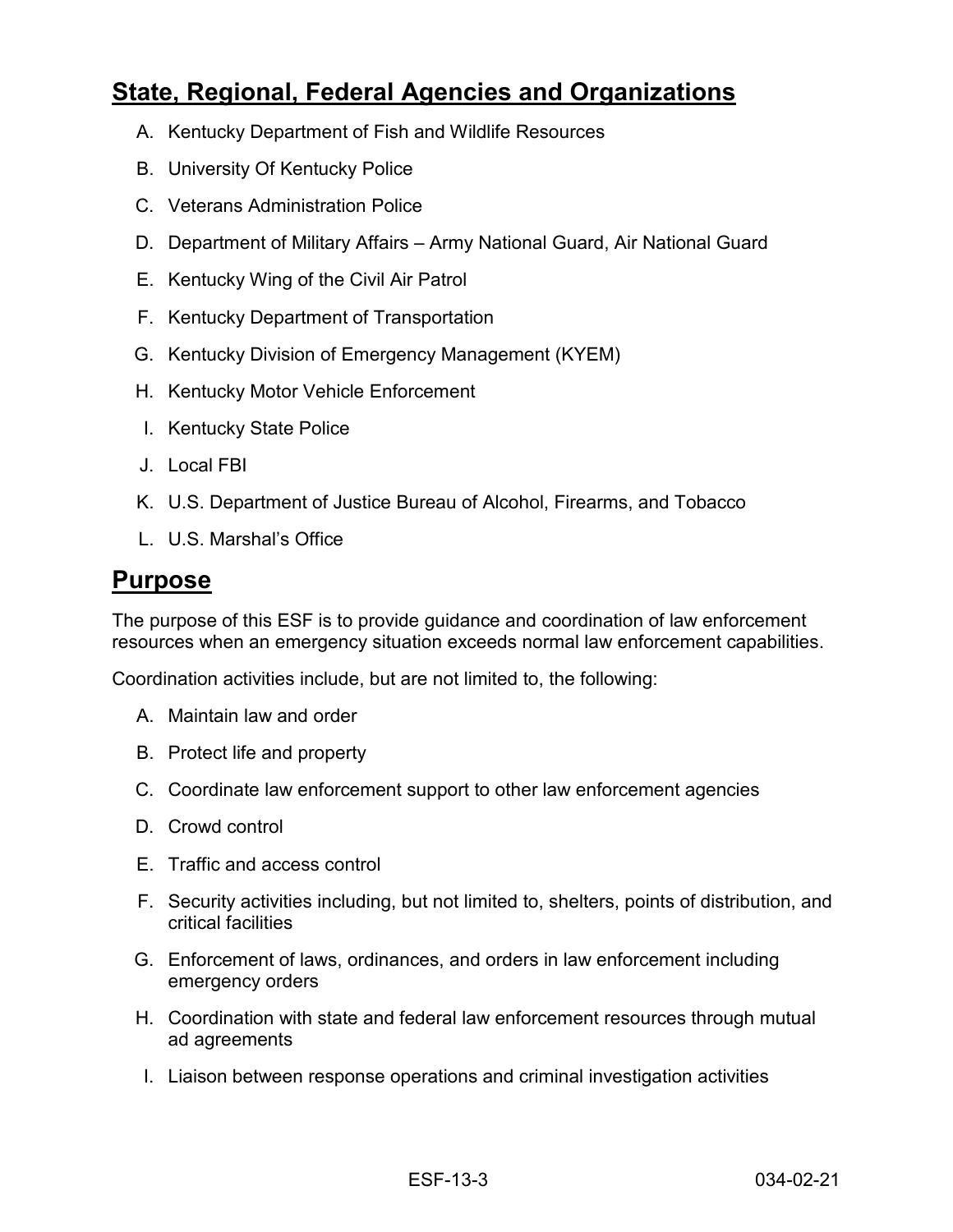## <span id="page-4-0"></span>**Situations and Assumptions**

General situations, assumptions, and policies are found in the Basic Plan and are not repeated in this ESF. Only statements specific to ESF 13 are stated here, as follows:

- A. Most disasters occur with little or no warning; however, ESF 13 may be activated when there is imminent threat or advance warning of floods, winter storms, tornadoes, etc.
- B. Essential resources (personnel, vehicles, fuel, critical supplies, heavy equipment, etc.) may be pre-positioned and readied for activation when an area is under imminent threat.
- C. Essential resources (personnel, vehicles, fuel, critical supplies, heavy equipment, etc.) will be re-located for safety if they are in an area under imminent threat.
- D. Emergencies can quickly reach a magnitude that require additional resources from local, state, federal, or other organizations through mutual aid agreements. Requests for additional assistance from outside of Lexington Fayette will be made through and by ESF 7 to the Kentucky Division of Emergency Management (KYEM), or with organizations with which Lexington Fayette and/or coordinating agencies have mutual aid agreements.
- E. An emergency can result in conditions that will necessitate law enforcement agencies to take extraordinary measures to protect life and property.
- F. Evacuation of a large number of people can cause a need for detour or diversion from normal traffic patterns and an increase in traffic control.
- G. The concentration of a large number of people in public shelters can necessitate the need for assignment of law enforcement personnel to maintain orderly conduct.
- H. An emergency may result in conditions that require security to prevent unlawful entry to an area, building, etc.
- I. An evacuation of a detention center or prison may require additional law enforcement personnel to provide security during the transportation and temporary sheltering of prisoners.
- J. An emergency of a chemical or biological nature may require security at hospitals, shelters, pharmaceutical supply sites, dispensing sites, or other healthcare facilities.
- K. The Division of Police may have to obtain additional law enforcement resources to provide the services needed in response to a disaster.
- L. Additional law enforcement surveillance may be needed in evacuated areas to prevent looting.
- M. Incidents of bombing, bomb threats, and arson to achieve political concession and public notoriety are becoming more prevalent. Such terroristic and violent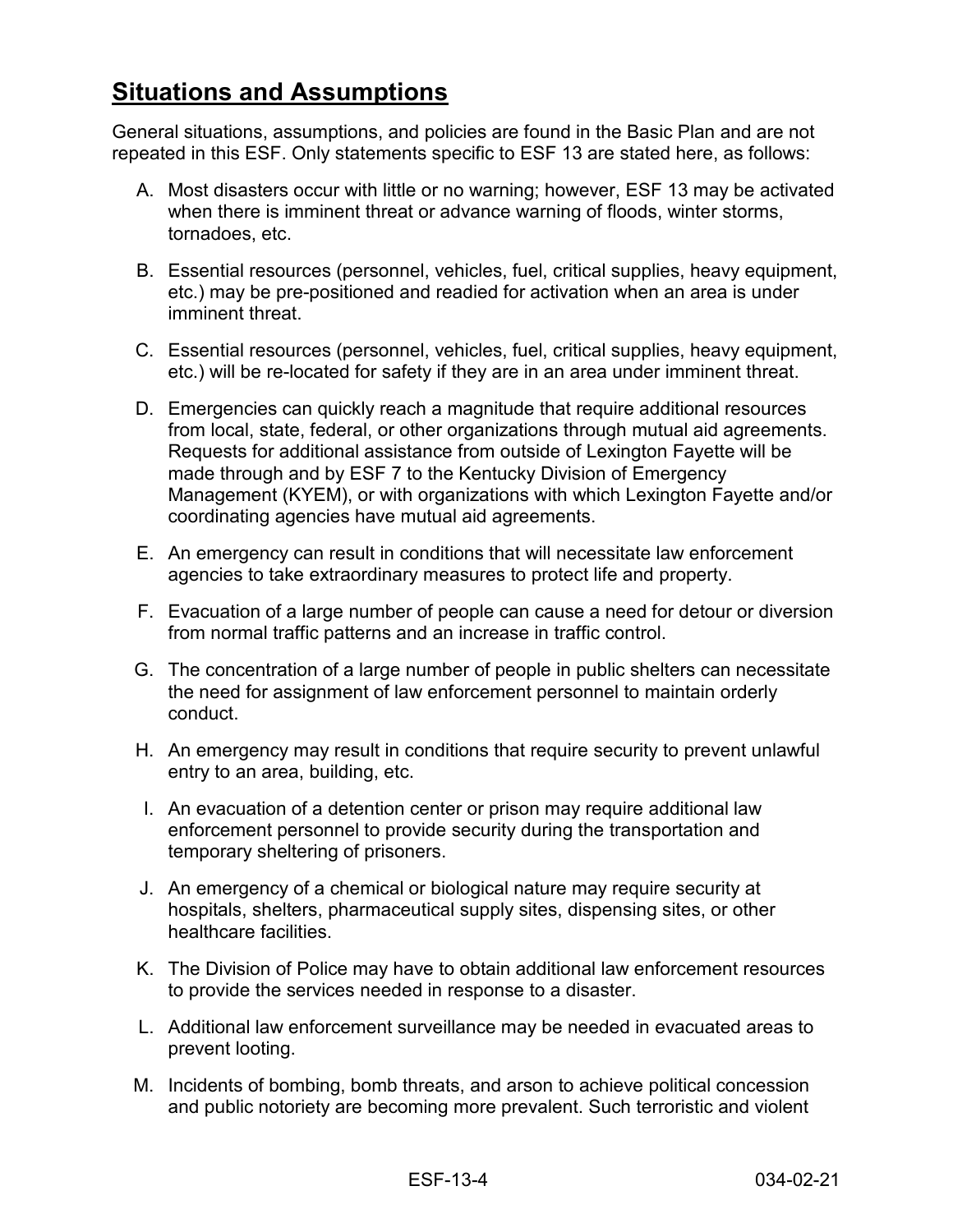activity may result in a real disaster. There is also the potential for mobilization of local law enforcement resources through bombing, blackmail, or sniping activity.

- N. In situations involving unintentional man-made and natural disasters, this ESF will provide support for the incident and be responsible for the enforcement of laws, ordinances, and orders, provide force/security protection for other first responders and workers, and provide control of traffic, crowds, and access points.
- O. In situations involving terrorism, this ESF will have primary responsibility in a unified command until the appropriate federal agencies can respond. When command shifts to the federal government, it is assumed this ESF will act in a support role for the incident.
- P. Civil disturbances frequently result in injuries to persons and property damage. Explosives and firebombs are not uncommon components of civil disturbances. Law enforcement resources will be fully mobilized for such occurrences.
- Q. In large scale situations involving criminal activity, it is assumed this ESF will play a primary role in either a unified command or a single command.

## <span id="page-5-0"></span>**Direction and Control**

- A. Operations chiefs will report to their field commanders at the mobile command post. Under the overall coordination of the police/FBI on-scene commander, field commanders will direct response operations at the site and will report to their commanding officers, agency heads, or ESF coordinators at the EOC.
- B. The local government's senior decision-making officials, including the Mayor, Chief Administrative Officer (CAO), Public Safety Commissioner, Police Chief, Fire Chief, DEM Director, and other agency heads, will assemble at the EOC to direct the overall response effort.
- C. Local resources will be managed and coordinated through the EOC.
- D. Intra-agency response procedures will be governed by each agency's implementing procedures and internal SOPs.
- E. Local EOC response will be coordinated by the DEM Director or designee at the direction of the Mayor and Public Safety Commissioner.
- F. KYEM officials will coordinate state or other jurisdictional resources requested by the EOC. State personnel may provide technical assistance, support, and/or response functions.
- G. Once the federal government becomes officially involved and the FBI has declared the incident a terrorism event, the FBI will become the lead agency and may assume incident command. The FBI will retain this status for the crisis management aspects of the incident as long as federal resources are present. This will be done in accordance with the Presidential Decision Directive 39 U.S. Policy on Counterterrorism and the National Response Framework.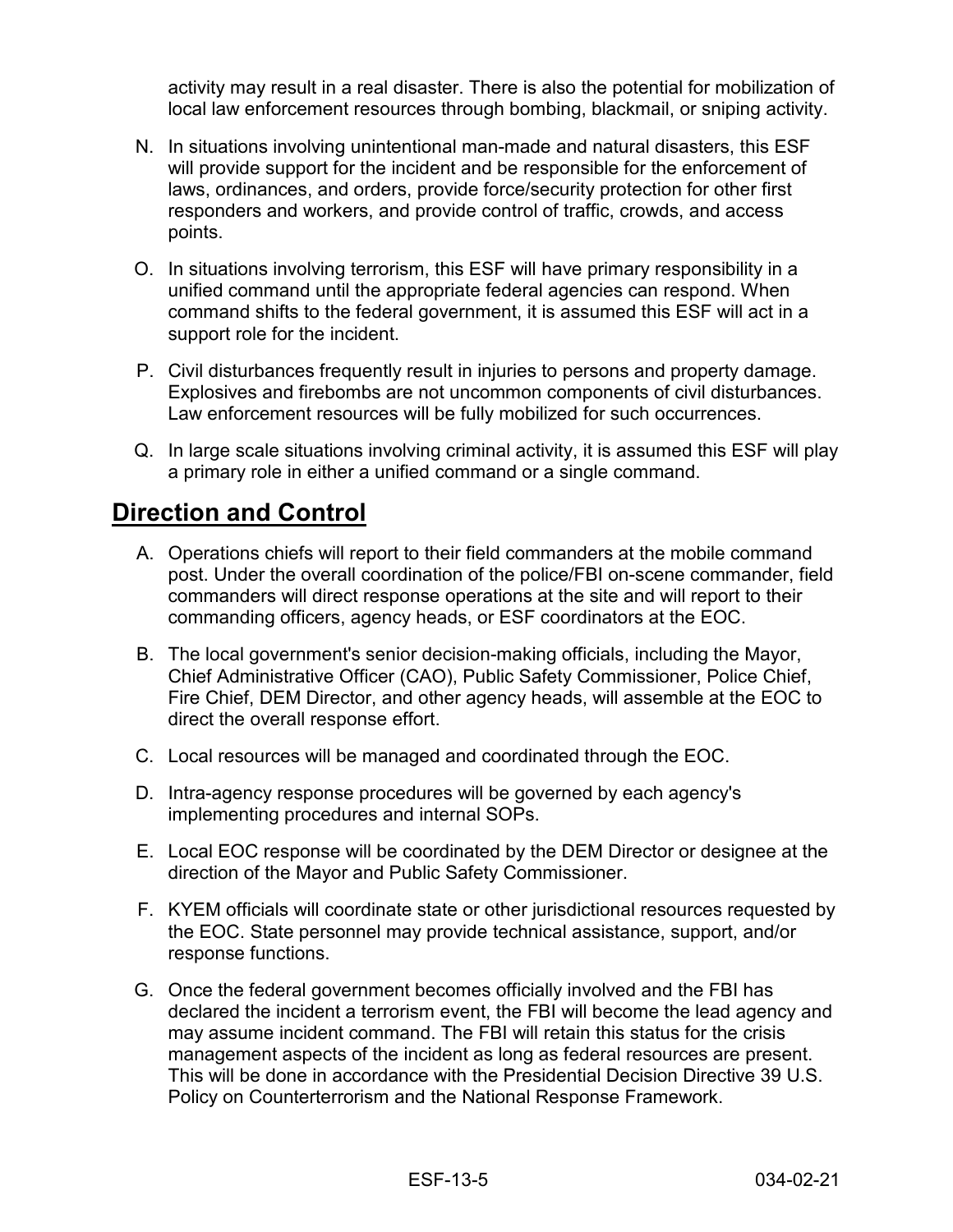- H. Homeland Security will be the federal agency responsible for consequence management throughout the federal response to the incident. DEM will be the local agency responsible for consequence management.
- I. The Federal Aviation Administration (FAA) and the National Transportation Safety Board (NTSB) will respond to and support the FBI in terrorist acts involving aircraft.
- J. State and local officials will be represented at the federal Joint Operations Center (JOC) to ensure coordination of assets, information, and response among all levels of government. The unified command structure will direct response and recovery operations by setting priorities and strategic objectives as the incident evolves.
- K. The Joint Information System (JIS) will be implemented with a representative at the Joint Information Center (JIC) to ensure coordination of information released to the media and general public.
- L. DEM, at the direction of the Mayor, will coordinate the local organizational response in support of the lead local law enforcement agency. The senior DEM representative at the scene will be designated the Incident Coordinator. The Incident Coordinator will provide assistance and advice to the local law enforcement on-scene commander who will be in overall command of the scene. State agency personnel on scene may be observers, technical advisory personnel, or integrated into the local National Incident Management System.

## <span id="page-6-0"></span>**Concept of Operations**

#### <span id="page-6-1"></span>**General**

ESF 13 is organized consistent with the requirements of the National Response Framework, the National Incident Management System, and the Incident Command System. This structure and system supports incident assessment, planning, procurement, deployment, and coordination of support operations to Lexington Fayette.

All operations will be conducted in adherence to Kentucky Occupational Safety and Health Program standards and regulations with life safety issues being a priority.

Procedures, protocols, and plans for disaster response activities provide guidelines for operations at the EOC and in the field. The EOP and corresponding Appendices, Incident Specific Plans, Support Plans, and Standard Operating Procedures that describe ESF 13 capabilities (based on National Planning Scenarios, Universal Task List, and Target Capabilities) are the basis of these guidelines. Periodic training and exercises are also conducted to enhance effectiveness.

DEM maintains the overall ESF 13 Plan and accompanying Attachments and References that govern response actions related to emergencies. Supporting agencies shall develop and maintain their own similar documents for internal use, which must be compatible with, and in support of, the overall EOP. All such documents will be in compliance with the National Response Framework, the National Incident Management System, the Incident Command System, and the EOP.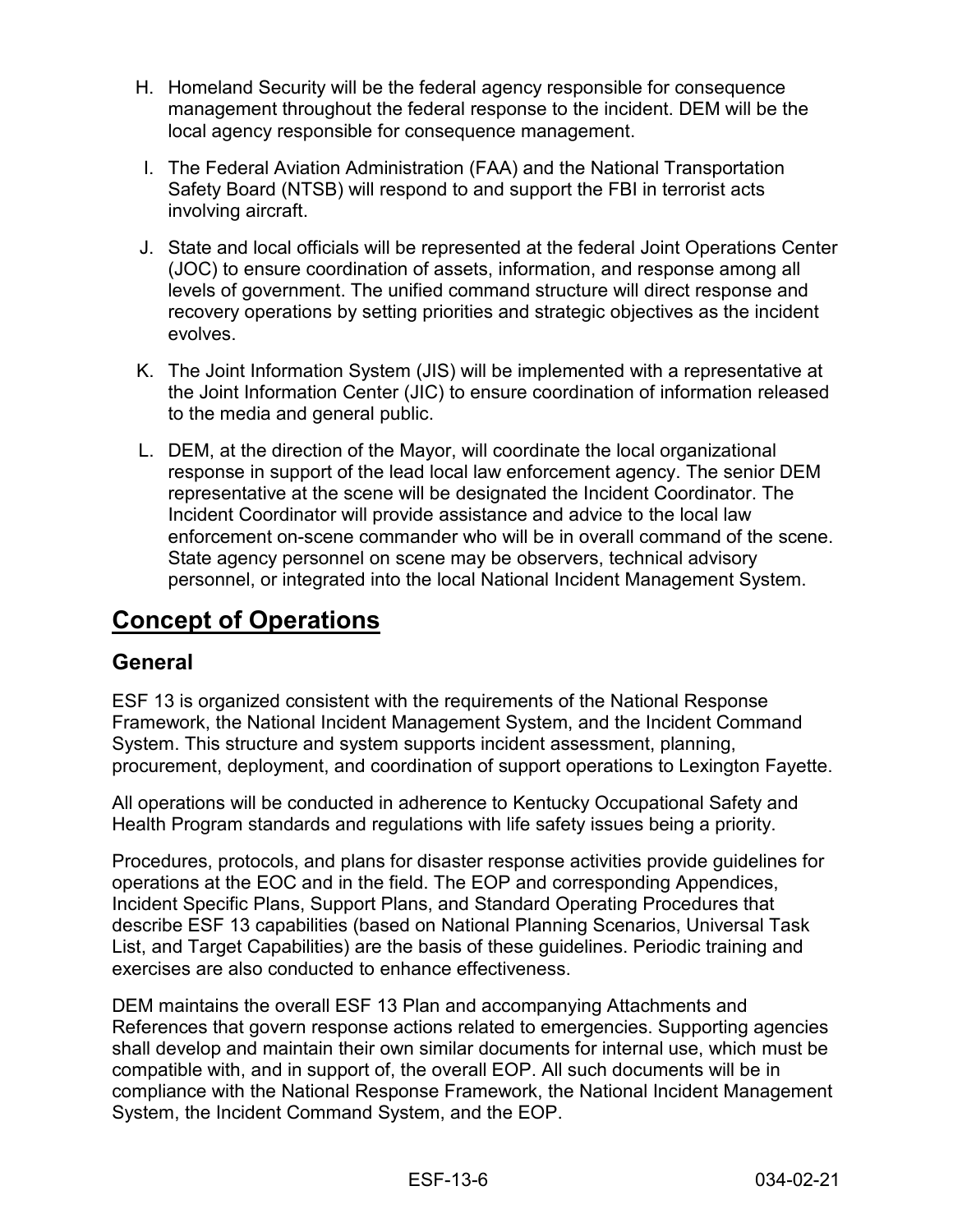The EOC uses WEBEOC (crisis management software) to supplement disaster management through communicative integration of ESFs, agency based emergency operations centers, and other facilities or functions as appropriate.

Actions initiated by ESF13 are grouped into the phases of emergency management: prevention, preparedness, response, recovery, and mitigation. Each phase requires specific skills and knowledge. Each phase requires significant cooperation and collaboration between all supporting agencies and the intended recipients of service. ESF 13 encompasses a full range of activities from training to the provision of field services.

A large event requiring regional, state, and/or interstate mutual aid assistance will require ESF13 implementation. ESF 13 will coordinate with support agency counterparts to seek and procure, plan, coordinate, and direct the use of any required assets.

DEM will maintain up-to-date listings of law enforcement agencies in Lexington Fayette including names of responsible officials, readiness status, and major equipment and/or teams.

Law enforcement agencies are responsible for training and continuing education of their personnel.

#### <span id="page-7-0"></span>**Alert and Notification**

The EOC will serve as the central location for interagency coordination and executive decision-making, including all activities associated with ESF 13.

The EOC will be activated, as will ESF 13, upon the direction of the Mayor, CAO, Commissioner of Public Safety or the DEM Director. The DEM Director may make the decision to selectively activate ESF 13 agencies based on the type of threat, event, or incident. DEM will notify the ESF 13 coordinator and supporting agencies of activation and request liaisons to report to the EOC. However, there will be times when it is necessary for the liaisons of primary or secondary agencies to work from in-the-field or their own agency operations center. In these cases, they will maintain telephone or radio contact with the EOC and the ESF 13 coordinator.

E911 or DEM initiate ESF 13 notification using the Emergency Notification System. E911 will request, as directed by DEM, assistance from the Division of Police to staff the ESF 13 position in the EOC on a 24-hour basis.

Upon instructions to activate ESF 13, ESF 13, and supporting agencies will implement their procedures to notify and mobilize all personnel, facilities, and physical resources potentially needed based on the emergency.

In the early moments of a threatened or suspected terrorist event, the actual situation may remain unclear. Because of the potential risks involved, Police will notify the Division of Fire and Emergency Services (FES), DEM, and the FBI to be on alert for a possible terrorist event. Upon receipt of this notification, DEM will contact KYEM to be on standby. Once it is determined that a terrorist event has occurred, DEM will activate the EOC and will notify KYEM and other appropriate agencies that a terrorist event has been confirmed.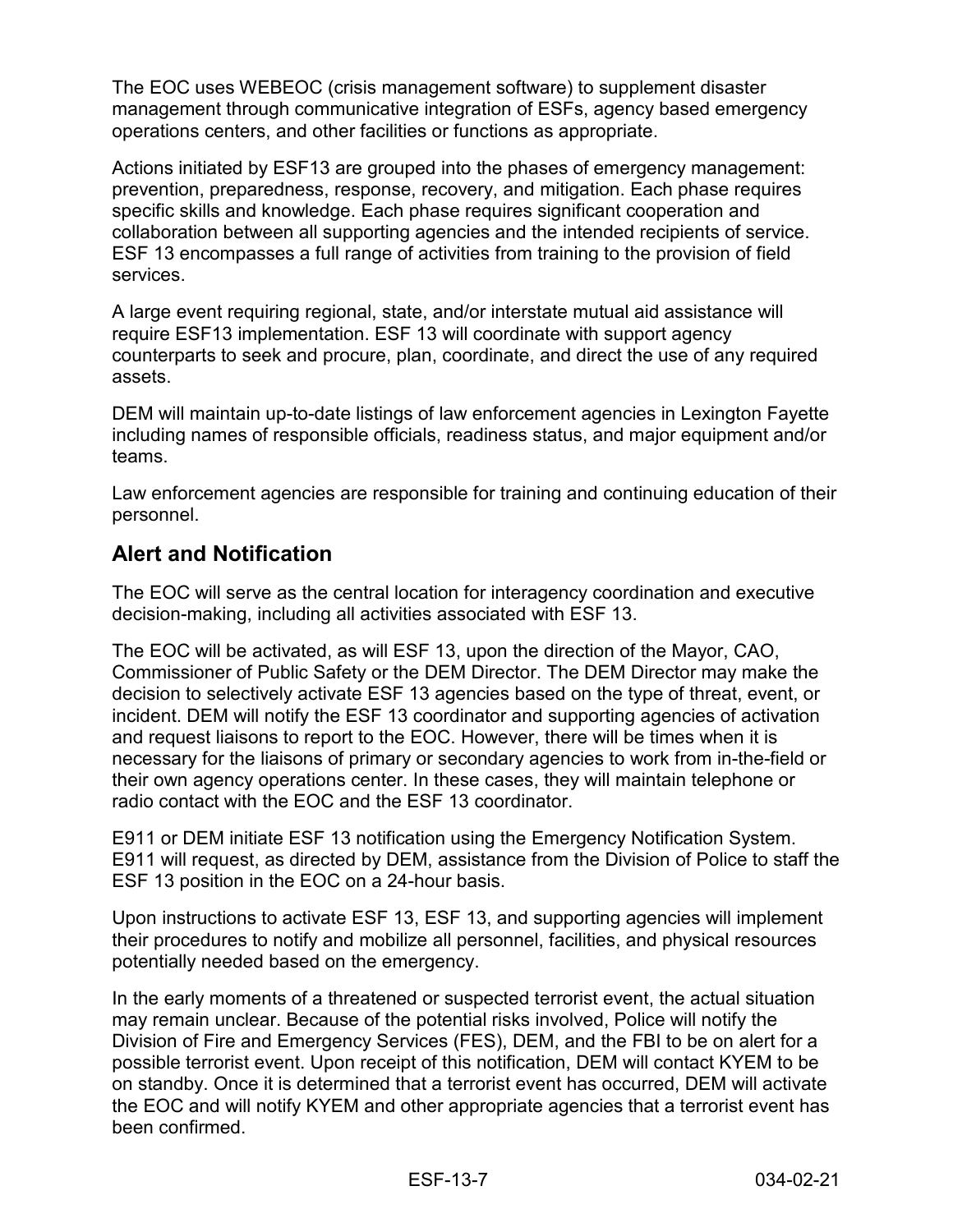#### <span id="page-8-0"></span>**Preparedness**

Actions and activities that develop ESF 13 response capabilities may include planning, training, orientation sessions, and exercises for ESF 13 personnel (i.e., county, state, regional, and federal) and other ESFs that will respond with ESF 13. This involves the active participation of local inter-agency preparedness organizations, which collaborate in such activities on a regular basis. Local agencies will jointly address planning issues on an on-going basis to identify response zones, potential staging areas, potential medical facilities, and the maintenance and future development of specialized teams. Initiatives also include the following:

- A. Develop and coordinate pre‐incident planning for those incidents which this ESF will have primary responsibilities, such as civil disturbance, terrorism, and evacuations.
- B. Conduct planning with ESF 13 supporting agencies and other ESFs to refine law enforcement operations.
- C. Conduct training and exercises for EOC and law enforcement response team members.
- D. Prepare and maintain emergency operating procedures, resource inventories, personnel rosters, and resource mobilization information necessary for implementation of the responsibilities of the lead agency.
- E. Manage inventory of equipment and other pre-designated assets that are essential to meet the requirements of special needs groups.
- F. Maintain a list of ESF 13 assets that can be deployed during an emergency.
- G. Ensure lead agency personnel are trained in their responsibilities and duties.
- H. Develop and present training courses for ESF 13 personnel.
- I. Maintain liaison with supporting agencies.
- J. Conduct All Hazards exercises involving ESF 13.

#### <span id="page-8-1"></span>**Mitigation**

ESF 13 will:

- A. Coordinate with the All Natural Hazard Mitigation Committee to identify potential hazards and their impacts and seek funding for resources to mitigate those hazards.
- B. Provide personnel with the appropriate expertise to participate in activities designed to reduce or minimize the impact of future disasters.
- C. Throughout the response and recovery periods, evaluate and analyze information regarding law enforcement resource requirements, develop and update assessments of the law enforcement situation and status in the impact area, and implement contingency planning to meet anticipated demands or needs.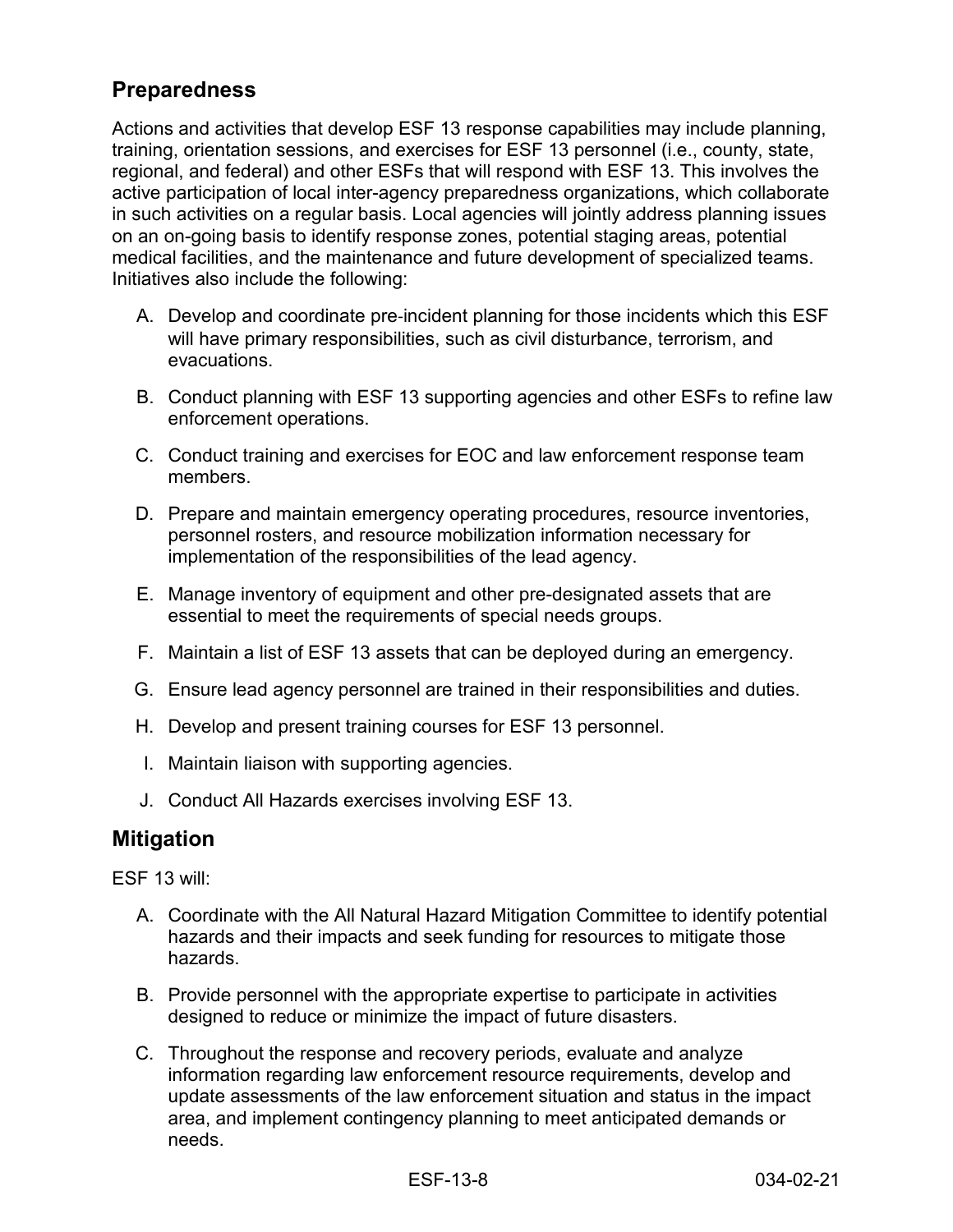#### <span id="page-9-0"></span>**Response**

During the response phase, ESF 13 will perform the following tasks:

- A. Evaluate and analyze information regarding law enforcement requests.
- B. Develop and update assessments of the security status in the impact area(s) and undertake contingency planning to meet anticipated demands and needs.
- C. Send notification of interstate highway closures during emergency situations to the Kentucky Transportation Department, Kentucky State Police, and DEM.
- D. Provide representation to the EOC to coordinate ESF 13 tasks, resources, and act as law enforcement liaisons and work with EOC operations and staff.
- E. Assign and schedule sufficient personnel to implement ESF 13 tasks for an extended period of time.
- F. Develop and implement emergency response and logistics strategies.
- G. Develop and maintain status reports of operations and outstanding assistance.
- H. Work with appropriate private‐sector organizations to maximize use of all available resources.
- I. Ensure that the following activities (as needed) have been assigned to a law enforcement agency and will monitor the status of each activity:
	- 1. Provide overall coordination of Lexington Fayette law enforcement resources.
	- 2. Assist in disaster warning to the maximum extent possible.
	- 3. Aid in search and rescue.
	- 4. Aid in evacuation.
	- 5. Provide traffic control, law enforcement, and protection of damaged or abandoned property, security at shelters, critical facilities, and feeding centers.
	- 6. Obtain, or otherwise arrange for, the necessary supporting resources (gasoline, spare parts, personnel, sustenance, etc.).
	- 7. Provide security for evacuated areas by patrolling and limiting access.
- J. Demobilize resources and deactivate the ESF function upon direction from the coordinating agency.
- K. Provide After‐Action Reports as required in a timely manner following the conclusion of incidents.
- L. Participate in EOC briefings and development of Incident Action Plans and situation reports.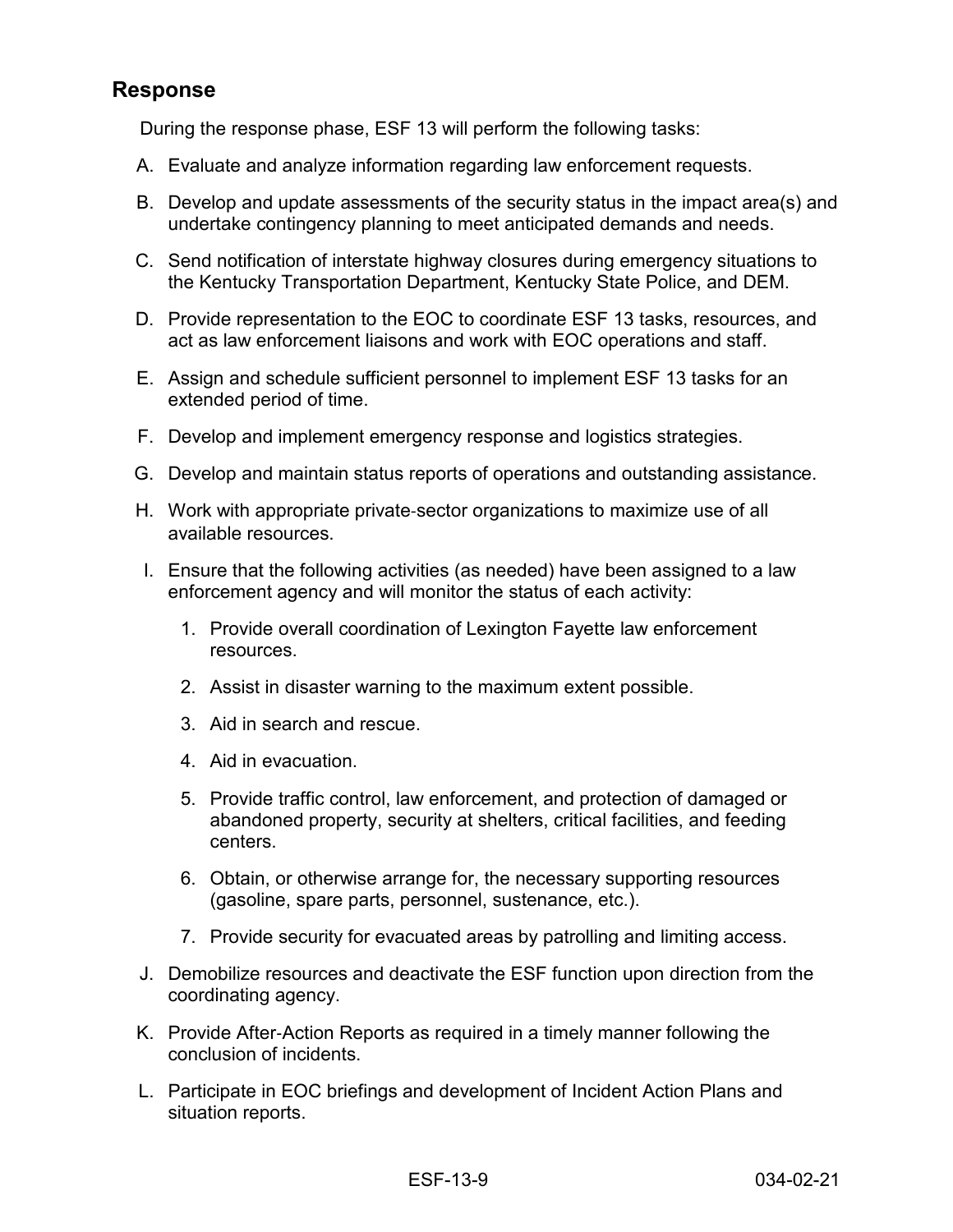Traffic control teams will perform the following tasks:

- A. If streets and roads become blocked or if traffic becomes extremely heavy, procedures will be implemented for the detour and/or diversion of traffic from normal traffic patterns. Traffic control points will be established to direct traffic according to a prepared plan. These traffic control points will be staffed and may utilize signage and barricades to facilitate operations.
- B. Additional barricades and signs can be requested from the ESF 3 coordinator.
- C. The towing of abandoned or damaged vehicles may be necessary to clear blocked streets and roads.
- D. Abandoned or broken down vehicles will, depending on the circumstances, be towed away or pushed to the side of the road.

Evacuation teams will perform the following tasks:

- A. If a mass evacuation becomes necessary, law enforcement agencies will take the lead role in the evacuation*.*
- B. The geographical boundaries of areas that have been evacuated or declared dangerous will be identified and marked, if possible. Entry to these areas will be denied to unauthorized persons.
- C. Assistance will be provided during evacuation procedures by identifying evacuation routes and by maintaining an orderly flow of traffic along these routes.
- D. Assistance will be given to disseminate protective action information to the public. This assistance may be done by transmitting messages from the public address system on mobile units or by going door-to-door.
- E. If an unforeseen incident necessitates immediate evacuation, the Incident Commander and/or on-scene coordinator may order an evacuation.
- F. Evacuation routes and relocation areas will be determined by the IC and/or onscene coordination with the EOC taking into account the nature of the hazard, the location of the incident, the number and type of population affected, weather conditions, and the estimated length of time until reentry is allowed.
- G. Mapping and notification systems and GIS maps will be used in the determination of evacuation routes.
- H. Depending on the size and duration of the event, evacuation procedures may be directed from a Field Command Post or from the EOC.
- I. Evacuation announcements will be made using some or all of the methods listed in ESF 2 and ESF 15.
- J. Transportation and sheltering of evacuees, including those with special needs and pets, will be in accordance with ESF 6 and ESF 8.
- K. Medical needs of evacuees will be in accordance with ESF 8.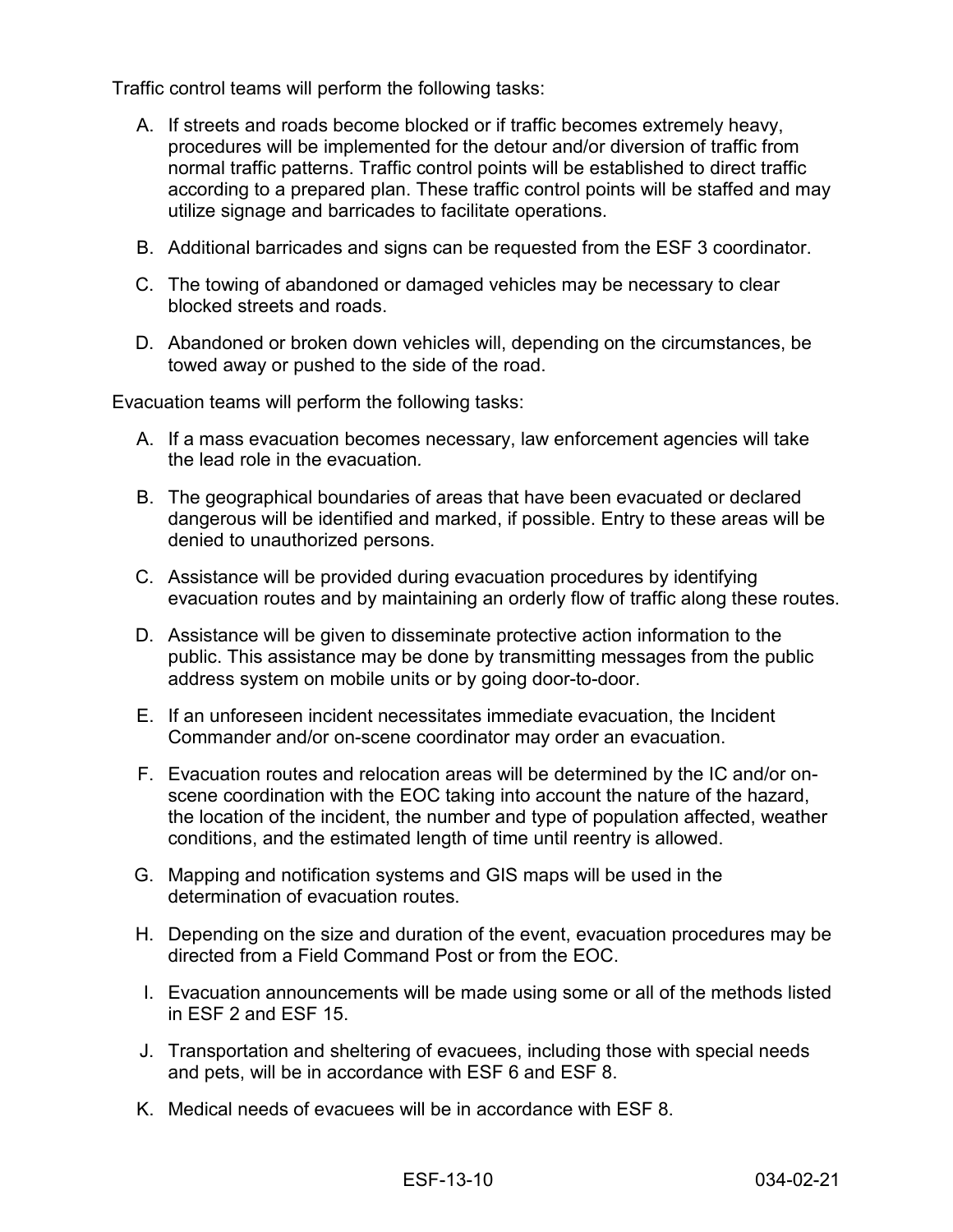- L. If an evacuation impacts another county or counties, the following person will be notified:
	- 1. The local emergency management directors of the county or counties involved.
	- 2. The KYEM Area Manager for Lexington Fayette
	- 3. The KYEM Duty Officer.
- M. Reentry into the evacuated area will not be allowed until the area is declared safe by official personnel who are appropriately trained and educated.
- N. In the event a complete evacuation of Lexington Fayette is deemed necessary, all primary evacuation routes will be converted to one-way, outbound traffic to facilitate an efficient flow of vehicles. Citizens incapable of self-evacuation will be directed to proceed to pre-designated collection points along the primary evacuation routes to receive transportation. The selection of these collection points is determined by population density and availability of evacuation routes within the pre-designated evacuation planning areas identified in the Evacuation Route Map. Identification and movement of persons incapable of self-evacuating or moving to collection points will be coordinated by the EOC.

Security teams will perform the following tasks:

- A. Security will be provided during the transportation and sheltering of prisoners evacuated from the detention centers or prisons.
- B. Personnel may be assigned to public shelters to maintain law and order.
- C. Security will be provided for vital facilities such as healthcare facilities, utility installations, food distribution centers, shelters, storage locations, distribution sites, field medical facilities, and government offices.

#### Terrorism Response

The goal of emergency response for a terrorist incident is to enhance the ability of individual response and supporting agencies to do their jobs effectively while ensuring a coordinated response to the terrorist incident or threatened incident. Local, state, federal, private, and other jurisdictional response capabilities must be coordinated to determine priorities, manage responses and resources, and minimize duplication of effort.

A. In a terrorist event, the Division of Police will be the lead agency for managing the crisis until the FBI arrives. In the early moments of a threatened or suspected terrorist event, the actual situation may remain unclear. Because of the potential risks involved, the Division of Police will notify the FES, DEM, and the FBI to be on alert for a possible terrorist event. Upon receipt of this notification, DEM will contact KYEM to be on standby. Once it is determined that a terrorist event has occurred, DEM will activate the EOC and will notify KYEM and other appropriate agencies that a terrorist event has been confirmed.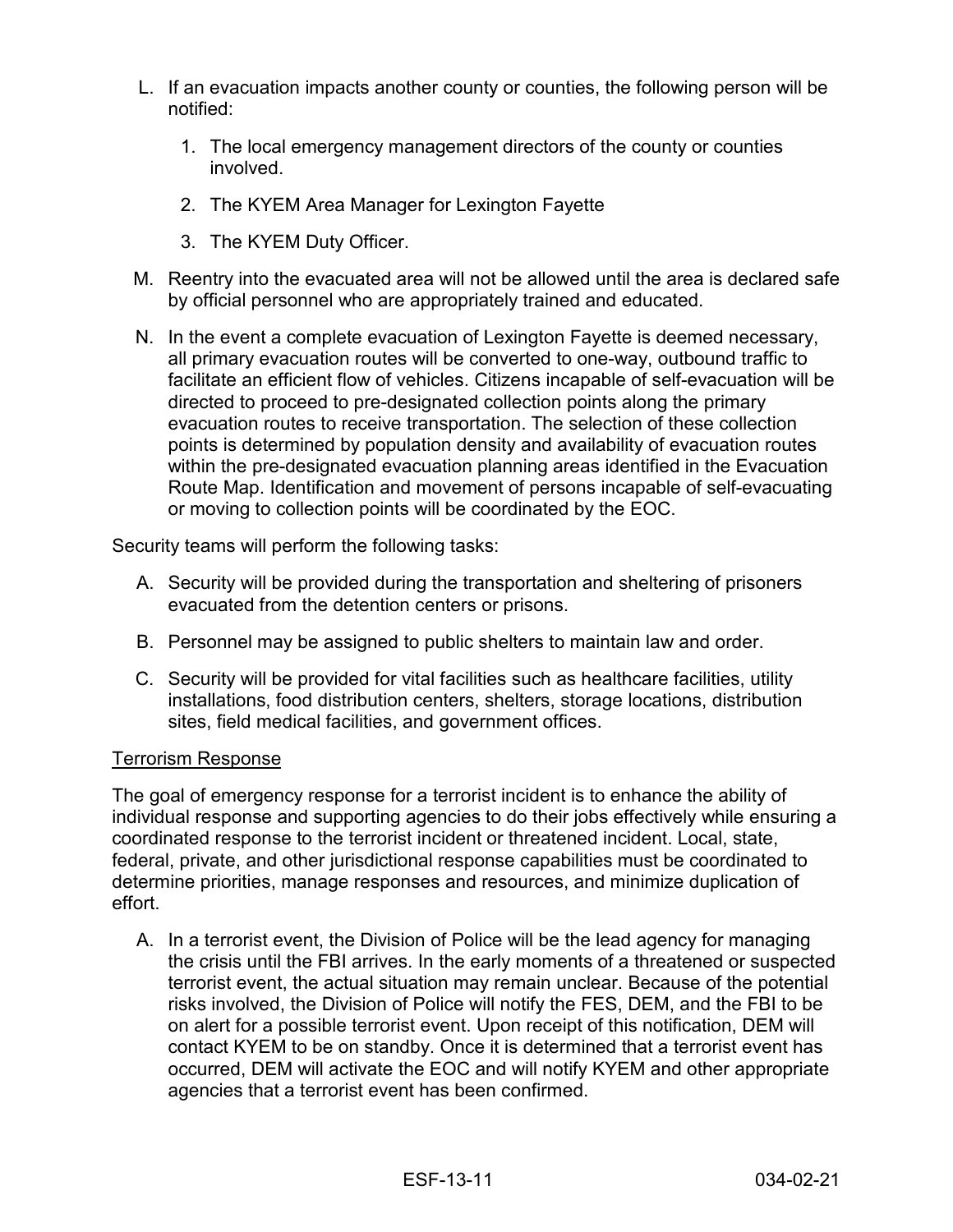- B. Primary responsibility for an incident involving a nuclear weapon rests with the federal government and is defined in the "Federal Bureau of Investigations, Department of Defense and Department of Energy Joint Agreement for Response to Improvised Nuclear Device Incident." State responsibility for the coordination of resources in any such event will be accomplished through the applicable sections of the EOP.
- C. For terrorist acts involving the intentional contamination of a waterway or water supply the EEC will have the primary state responsibility, in conjunction with the Cabinet for Health and Family Services (CHFS), to ensure that all water resources are safe prior to permitting consumption to resume. The actions of EEC will be coordinated through the EOC with other responding agencies.
- D. The Division of Police on-scene commander will be in command of the incident scene and will report from the scene to his/her commanding officer through the normal Police chain of command. Once the EOC is activated, the on-scene commander will provide updates and requests for assistance to the ESF 13 coordinator in the EOC.
- E. The local government's senior decision-making officials, including the Mayor, CAO, Public Safety Commissioner, Police Chief, Fire Chief, DEM Director, and other agency heads, will assemble at the EOC to direct the overall response effort.
- F. KYEM officials will coordinate state or other jurisdictional resources requested by the EOC. State personnel may provide technical assistance, support, and/or response functions.
- G. Once the federal government becomes officially involved and the FBI has declared the incident a terrorism event, the FBI will become the lead agency and may assume incident command. They will retain this status for the crisis management aspects of the incident as long as federal resources are present. This will be done in accordance with the Presidential Decision Directive 39 U.S. Policy on Counterterrorism, and the National Response Framework.
- H. Homeland Security will be the federal agency responsible for consequence management throughout the federal response to the incident. DEM will be the local agency responsible for consequence management. Consequence management addresses the effects or potential effects of the incident on health, safety, and the environment.
- I. The FAA and the NTSB will respond to and support the FBI in terrorist acts involving aircraft.
- J. State and local officials will be represented at the federal JOC to ensure coordination of assets, information, and response among all levels of government. The unified command structure will direct response and recovery operations by setting priorities and strategic objectives as the incident evolves.
- K. In all response situations, responders should be alert for any of the signs or indications that would suggest the possibility of a Weapons of Mass Destruction (WMD) incident, especially any situation in which responders discover many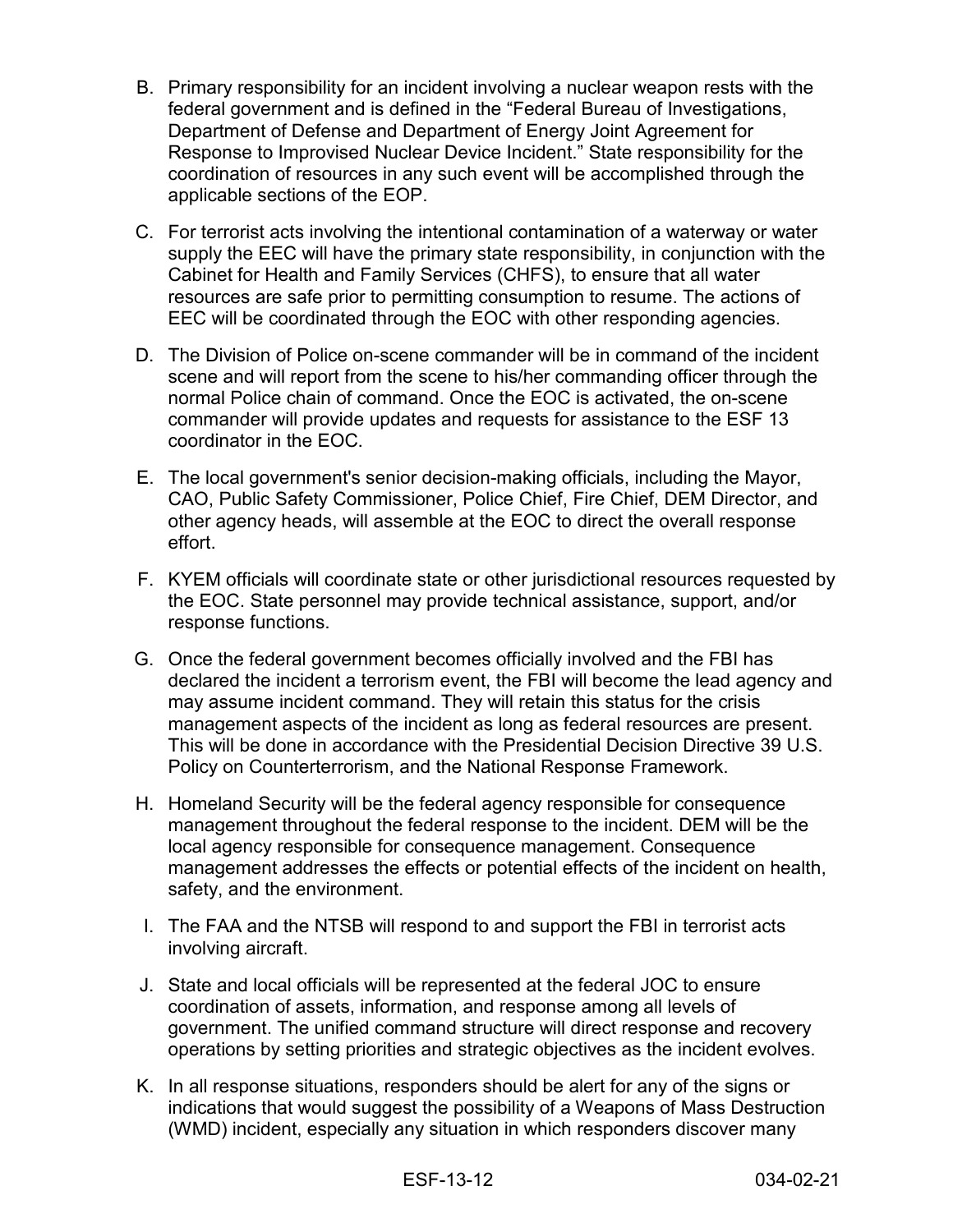people exhibiting the same medical symptoms. The possibility of secondary devices must always be considered.

- L. The EOC will be activated in any situation involving WMD or any act of terrorism.
- M. If the situation dictates activation of the EOC, each agency responding to the scene will report from the field to its agency head or functional area coordinator in the EOC. Inter-agency response efforts in support of police, fire, and rescue activities will be coordinated through the EOC according to the EOP.
- N. Because a terrorism incident is a crime and an emergency/disaster, evidence preservation, law enforcement investigation, and site management are of greater concern than in many other incidents. Accordingly, local law enforcement retains incident command until the FBI arrives.
- O. On-scene decisions for FES responders will be made by their commanding officers who will coordinate their response with the IC in the Division of Police. While life safety issues are of primary importance, care will be taken to preserve the crime scene to the greatest extent possible.
- P. The primary responsibility for technical assistance in managing the incident will be based upon the particular hazard identified and the agency having the most expertise to deal with that hazard. The agencies listed below are available to provide technical assistance to EOC staff and on-scene responders:
	- 1. In an incident involving a biological agent, the LFCHD Commissioner or designee shall serve as chief technical advisor.
	- 2. In an incident involving a chemical or radiological agent, the ESF 10 coordinator or designee shall serve as chief technical advisor.
	- 3. In the event of an attack on any local institutions/organizations computer systems, the Computer Services Director, or designee for the targeted institution, will assume the role of chief technical advisor.
	- 4. In an attack on a state or federal building within Lexington Fayette, local responders will assume management of the response until appropriate representatives of the owning agency can arrive on scene.
- Q. When the FBI arrives, they will assume lead agency responsibilities for the crisis management aspects of the incident.
- R. When Federal Emergency Management Agency (FEMA) officials arrive, they will serve as the lead federal agency for the consequence management efforts and will coordinate federal assets in support of local and state emergency response activities.
- S. A JOC will be established by the FBI at a site appropriate for the particular incident. Representatives of state and local emergency management agencies will be present at the JOC to ensure the efficient coordination of resources and activities in response to the incident.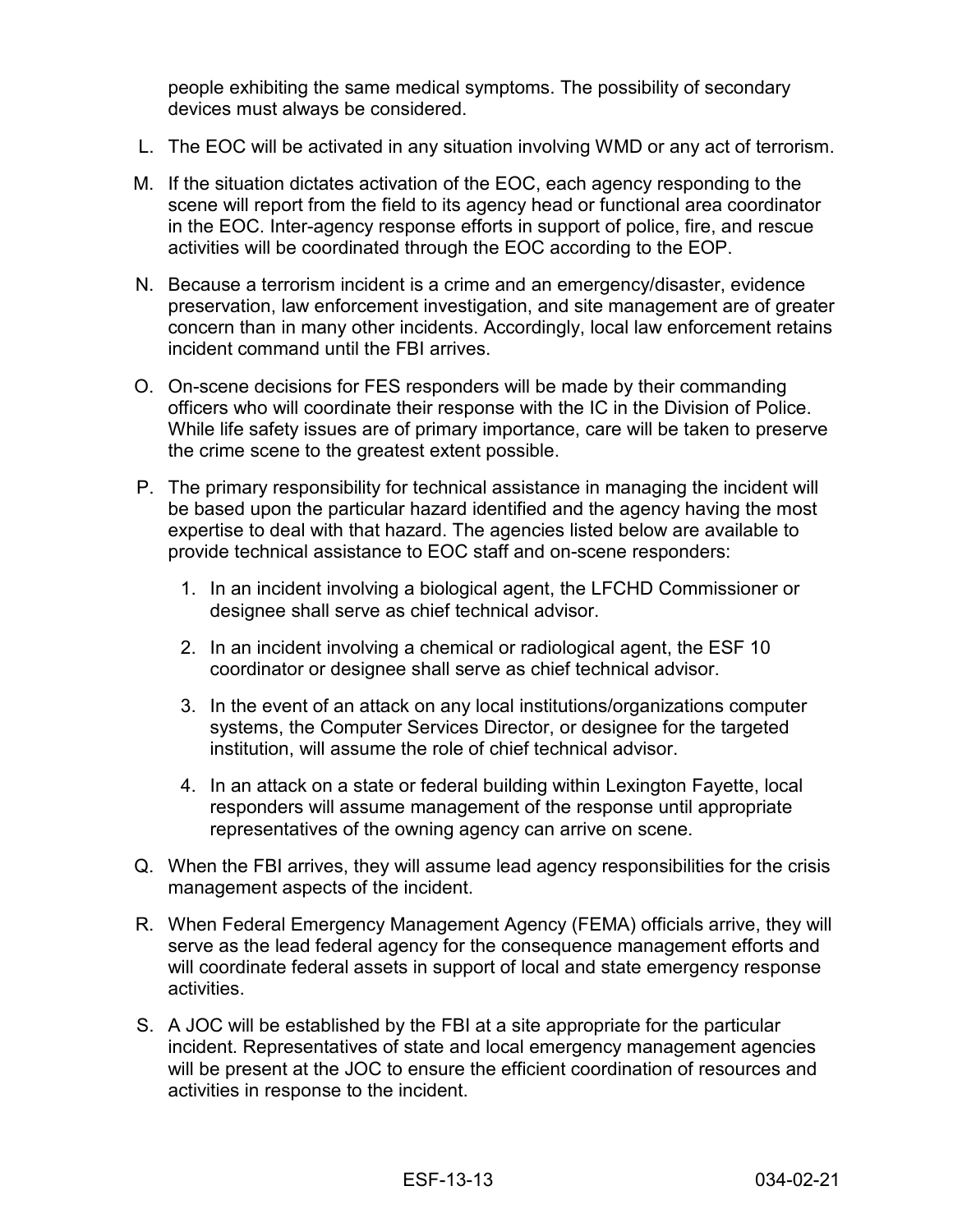T. Whether through the JOC or through a separate JIC, public information will be distributed through one spokesperson. It is essential that all information to the public be accurate and coordinated among all response agencies and levels of government. Accordingly, a representative from the Lexington Division of Government Communications will be present at the JIC.

When an event requires a specific type of response mode, technical and subject matter expertise may be provided by an appropriate person(s) from a supporting agency with skills relevant to the type of event. The individual will advise and/or direct operations within the context of the Incident Command System structure.

#### <span id="page-14-0"></span>**Recovery**

ESF 13 will:

- A. Contact each law enforcement agency for initial damage assessment of personnel, equipment, and supplies.
- B. Maintain documentation of all reported damage by law enforcement agencies
- C. Coordinate equipment and other logistic assessment and accountability.
- D. Coordinate from response to normal operations.
- E. Coordinate the primary agencies costs of the incident.
- F. Coordinate equipment and other logistic assessment for damage and accountability.
- G. Return activities from response to normal operations.
- H. Participate in After-Action meetings and development of the After-Action Report.
- I. Prepare and submit damage estimates to KYEM.

### <span id="page-14-1"></span>**Responsibilities**

A. Chief of Police

Direct all Division of Police assets. The Division of Police is the lead law enforcement agency in Lexington Fayette.

B. Other Law Enforcement Agencies

Direction and control of their own law enforcement agencies remain with their respective chiefs.

C. Incident Commander

All responses will be directed by the Incident Commander. Agency jurisdiction will be determined by the location, situation, and law.

D. ESF 13 Coordinator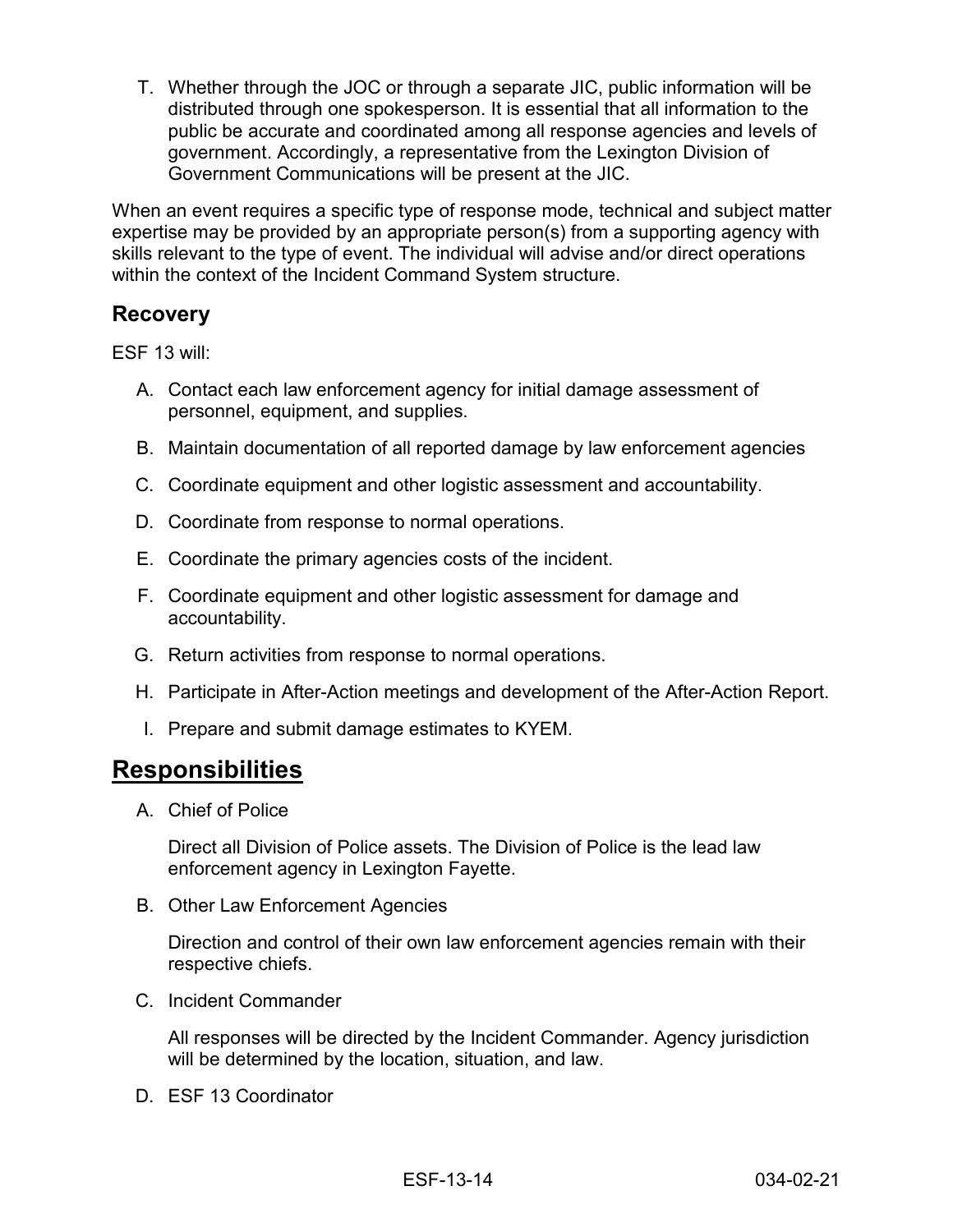During events requiring EOC activation, the ESF 13 coordinator will coordinate between the EOC, the Division of Police, other law enforcement agencies, and the Incident Commander(s).

E. Mayor

May order a partial or full evacuation of the county.

F. DEM Director

Shall act as the Mayor's designee, will activate the EOC for major evacuations, and will coordinate all support needs for an evacuation.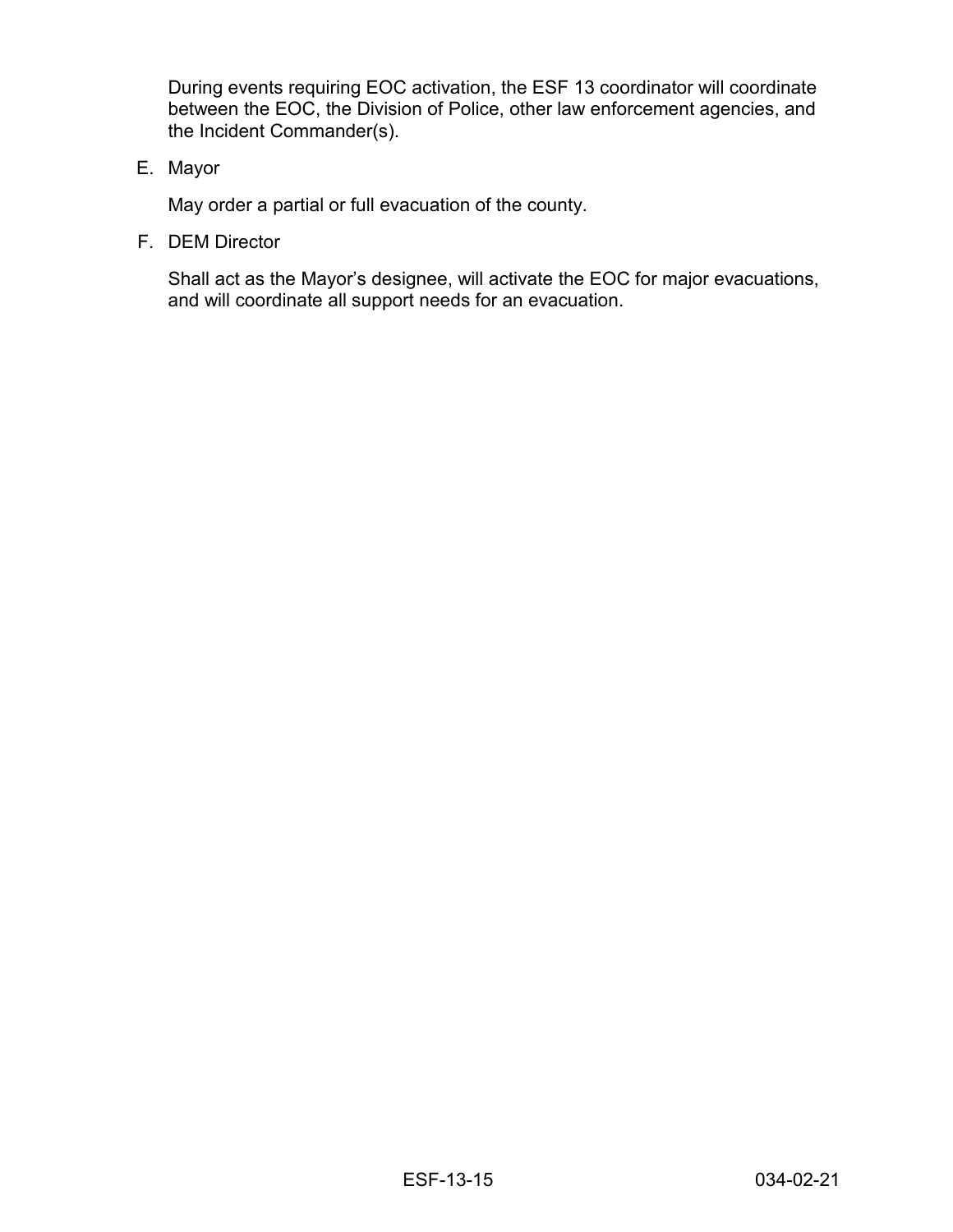<span id="page-16-0"></span>

## Evacuation Route Map